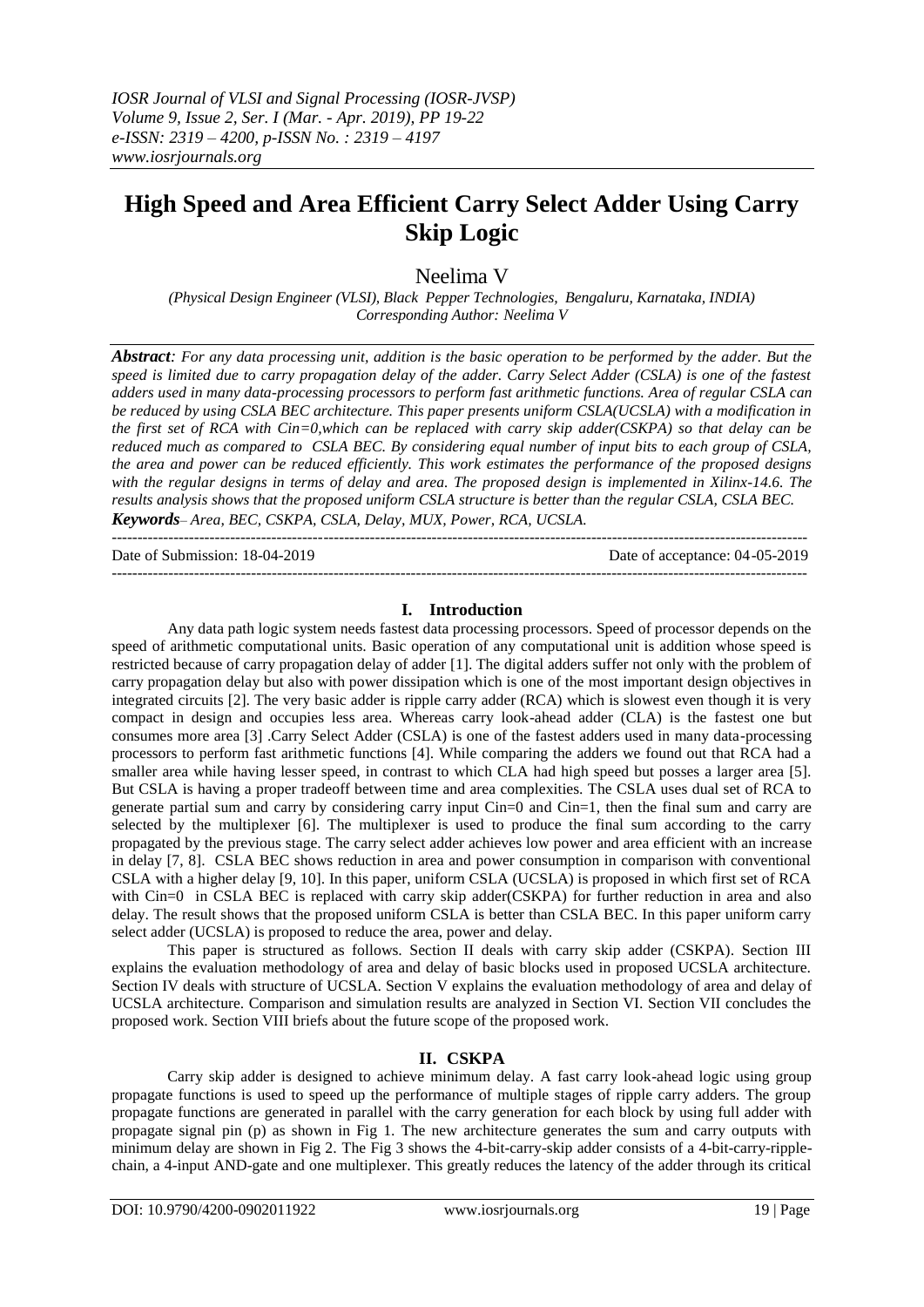path, since the carry bit for each block can now "skip" over blocks with a *group* propagate signal set to logic 1. The number of inputs of the AND-gate is equal to the width of the adder.

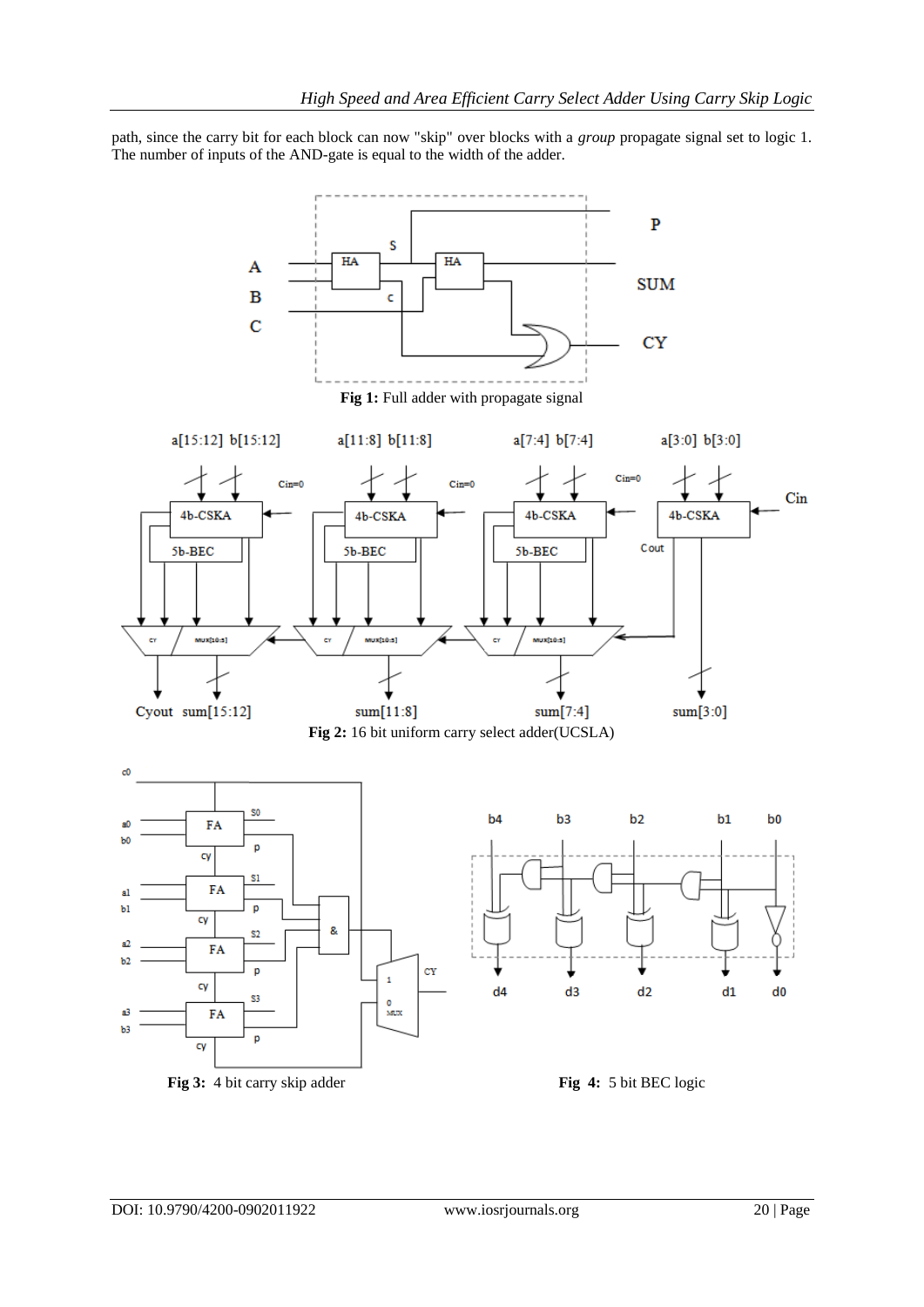| Group   | Max Delay | Area |
|---------|-----------|------|
| Group 1 |           |      |
| Group 2 |           |      |
| Group 3 |           |      |
| Group 4 |           |      |
| total   |           | 289  |

**Table 2.** Estimated area and delay evaluation of basic blocks of UCSLA

## **III. Area and Delay Evaluation of Basic Blocks**

The consideration of area and delay evaluation can be done by basic logic gates each having delay equal to 1 unit and area equal to 1 unit. The longest path in the combinational logic block represents its maximum delay by considering total number of gates presented in that path. Area can be evaluated by counting total number of gates in the combinational logic blocks. AND, OR, and INVERTER implementation of 5 bit BEC logic block is shown in Fig. 4. Area delay evaluation of modified half adder (HA), full adder (FA), CSKPA and multiplexer is mentioned in table 1.This approach evolves the total area and delay of UCSLA adder blocks.

## **IV. Uniform CSLA**

The structure 16 bit UCSLA is proposed for optimization of delay and area is as shown in fig. 2. This structure is again split into four groups. Each group is having equal number of input bits. Group 1 consists of 4 bit CSKPA which is shown in fig 3. Remaining groups are designed CSKPA with Cin =0 is shown in fig 5 and BEC logic with Cin=1is shown in fig 4 to produce partial sum and carry. Finally, multiplexers are used to produce final sum and carry

## **V. Area And Delay Evaluation Methodology of UCSLA**

The procedure of area and delay estimation of each group of the proposed UCSLA architecture is similar to the evaluation of CSLA BEC [6]. The proposed design uses CSKPA, 5 bit BEC to generate multiple partial sum and carries. Special feature of the proposed UCSLA is that, it is having less number of gates and produces minimum delay, hence area and delay reduced to a great extent.

Estimation of maximum delay of UCSLA architecture is similar to the delay estimation of 16 bit CSLA BEC [6]. Delay in UCSLA depends on the type of input bit stream applied. The estimated area and delay of each group of UCSLA is listed in table 2. Area and delay comparison of UCSLA with SQRT CSLA and SQRT CSLA BEC is mentioned in table 3. By referring Tables 2 and 3, it is clear that, the gate count and delay in proposed UCSLA architecture is reduced effectively.

Area evaluation has been determined as follows

## **BEC5:-**

Gate count =  $(XOR*4) + AND(3) + NOT + MUX(5)$  $= (5*4) + 3 + 1 + (4*5) = 44$ **Group1:-** Gate count =  $(FA * 4) + (AND * 3) + (MUX * 1)$  $=(9 * 4) + 3 + 4 = 43$ **Group2, Group3, Group4:-** Gate count =  $HA + (FA * 3) + (AND * 3) + (MUX * 1) + BEC5$  $=4 + (9 * 3) + 3 + 4 + 44 = 82$ 

Total gate count =  $43 + (82 * 3) = 289$ 

(Refer table II for individual gate areas of UCSLA architecture)

| <b>Table 3.</b> Delay and area evaluation for basic blocks of UCSLA |  |  |  |
|---------------------------------------------------------------------|--|--|--|
|                                                                     |  |  |  |

| <b>PARAMETER</b>   | CSLA2RCA | CSLA BEC |          |
|--------------------|----------|----------|----------|
| <b>GATE AREA</b>   | 434      | 336      | 289      |
| DELAY(ns)          | 20.661   | 18.481   | 11.884   |
| AREA DELAY PRODUCT | 8966.874 | 6209.616 | 3434.476 |

## **VI. Result Analysis**

Efficiency evaluation of the UCSLA can be done by comparing different parameters like gate area, delay and area-delay product in the SQRT CSLA, CSLA BEC and the proposed UCSLA architecture as shown in the table 3. From Table 3, it is clear that, the proposed *16-bit UCSLA* **saves 145, 47** gate area than SQRT CSLA, CSLA BEC respectively. Delay of proposed UCSLA is reduced by 8.77 ns, 6.59 ns than SQRT CSLA, CSLA BEC respectively. Area-delay product of proposed UCSLA is reduced by 5532.398, 2775.14 than SQRT